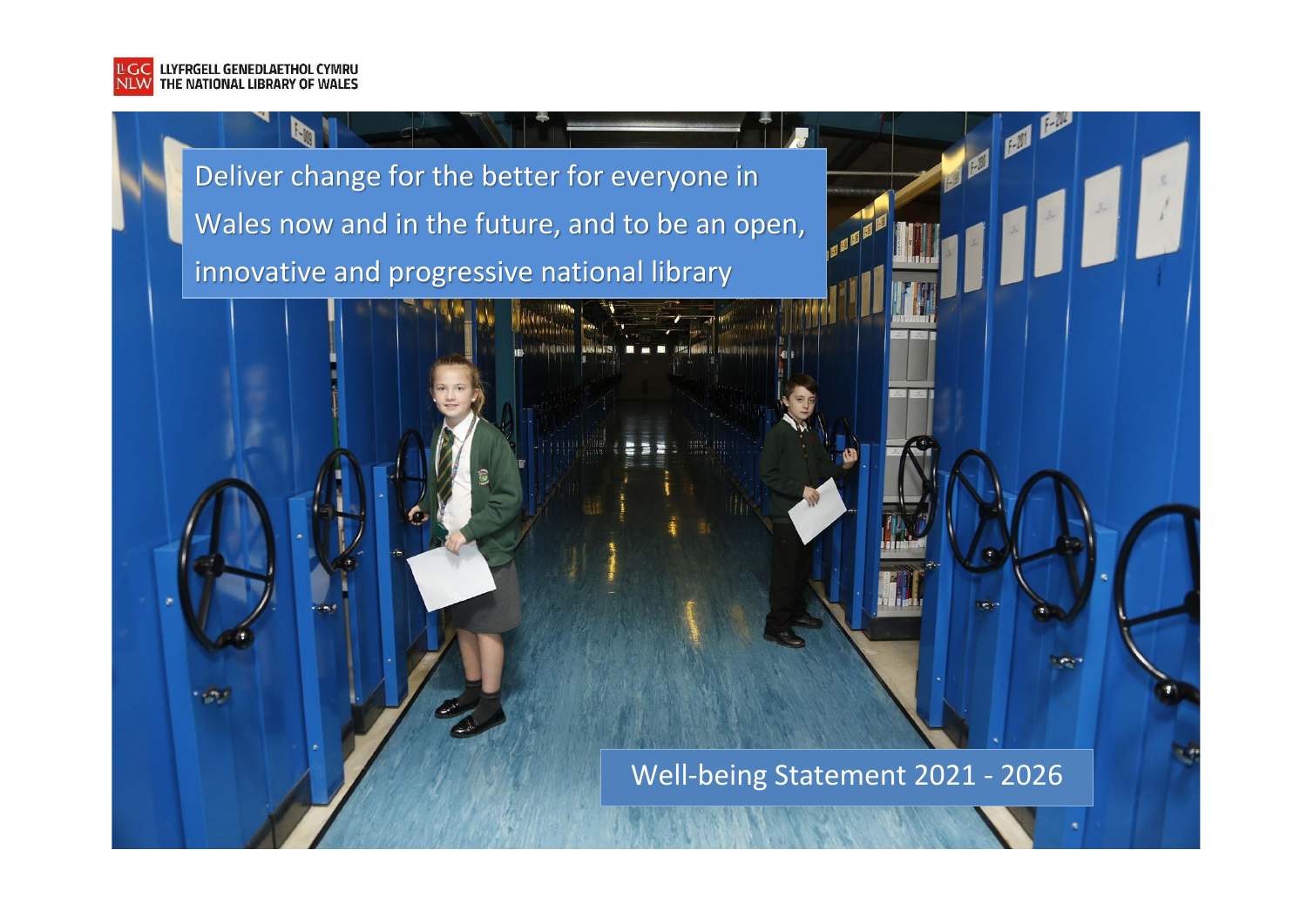

## **Well-being of Future Generations (Wales) Act 2015**

The Well-being of Future Generations (Wales) Act 2015 is about improving the social, economic, environmental and cultural well-being of Wales and tackling any barriers that would prevent us from achieving the Act's main aim. The Act requires the Library to think about the longterm effects of its decisions and work better together, both within the Library and externally, in order to look to prevent and eradicate unacceptable elements in your society, such as poverty, inequality, ill-health and climate change. The Act encourages us to take a more joinedup approach, to create a Wales that we all want to live in, now and in the future.

To make sure that public bodies like the Library are travelling together in the same direction, the Act puts in place seven well-being goals (please see the circle above). This statement identifies how the Library intends to contribute to achieving those goals and making a positive, lasting difference not only to the current generation, but also to future generations. It also explains how our well-being objectives were developed and agreed.

In line with its Strategic Plan, the National Library of Wales' vision is to:

### **Deliver change for the better for everyone in Wales now and in the future, and to be an open, innovative and progressive national library**

Our vision of making our culture and heritage accessible to all to learn, research and enjoy, was developed within the framework of the Wellbeing of Future Generations (Wales) Act 2015, and was formed from the knowledge gained from engagement and consultation with Trustees, staff, volunteers and our stakeholders.

We will take advantage of all opportunities to inspire and enhance the lives of individuals through the Library's presence in Wales and through our collections, to increase the feeling of personal well-being and identity, to discover, enjoy and learn, and to understand Wales's place in the world.

We have set four areas of commitment where we can make the most significant difference to the lives of the people of Wales over the next decade. We intend to focus our work on achieving our vision and contributing to the seven well-being goals.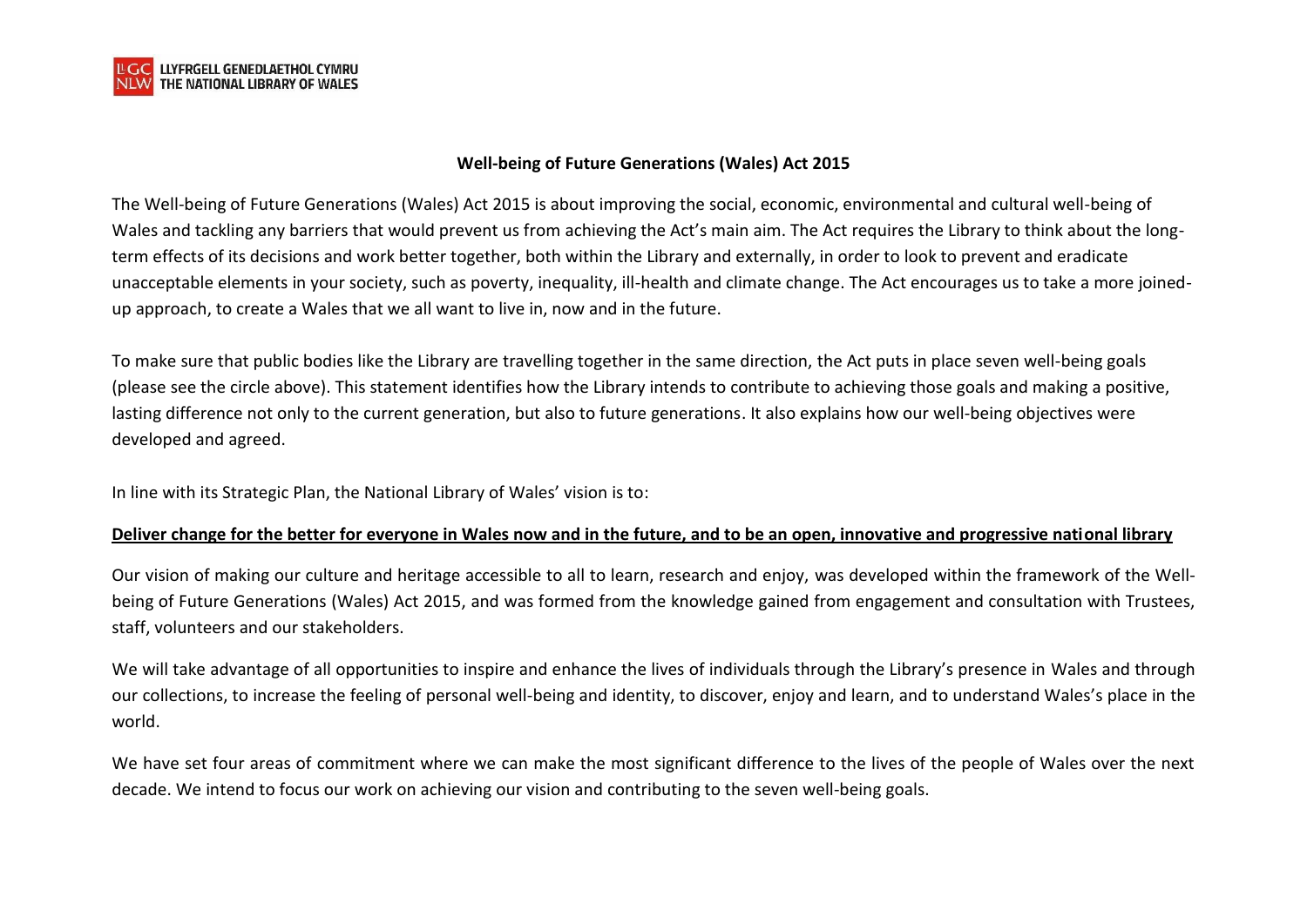

#### **Our commitments are as follows:**

**1. Cultivate and care for the nation's memory:** Prioritising the task of capturing the diverse experiences of contemporary Wales, and as the nation's memory, continue to collect, manage and safeguard our collections

**2. Lay the foundation for a knowledge economy:** Facilitate digital access to collections, considering from the outset the demand and potential use

**3. Be at the heart of national life**: Build and support networks and communities based on our collections and services, and the culture and heritage of Wales more widely

**4. Empower learning and research:** Support higher education and academic research, collaborating in research fields based on our collections or relevant to aspects of Wales, and also support the Curriculum for Wales and post-16 qualifications in schools and colleges

## **The National Library of Wales' strategic and well-being objectives**

Our strategic and well-being objectives include the period 2016 – 2026, and is concurrent with our Strategic Plan, *A Library for Wales and the World*

- 1. Cultivate and care for the nation's memory
- 2. Lay the foundation for a knowledge economy
- 3. Be at the heart of national life
- 4. Empower learning and research

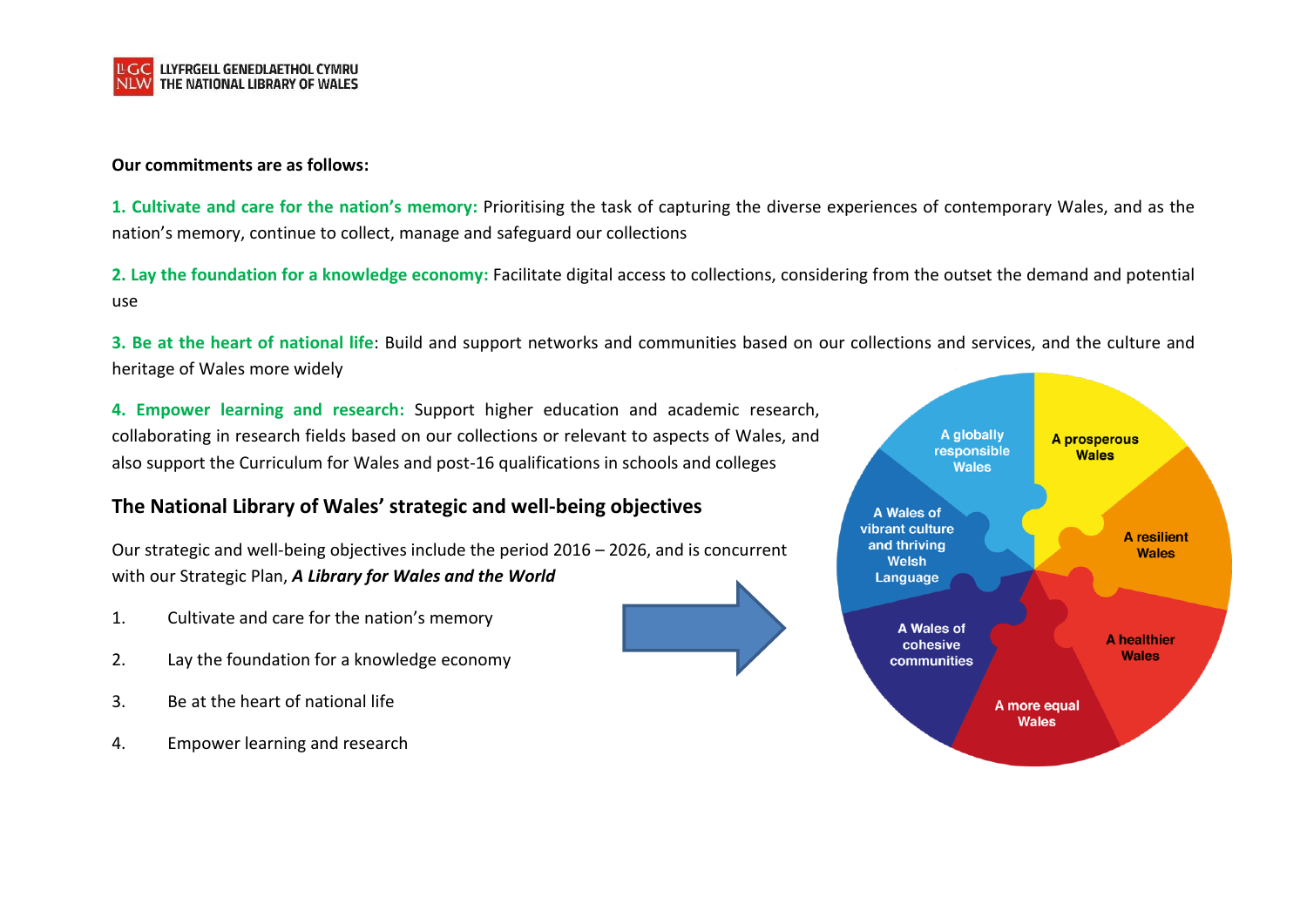

# **How the strategic objectives relate to the act's well-being goals**

| A prosperous<br><b>Wales</b> |                                                                                                                                                                                   | A resilient Wales                                                     | <b>A healthier Wales</b> | A more equal<br><b>Wales</b>                                                         | communities | A Wales of cohesive |  | Vibrant culture and<br>thriving Welsh<br>language |  |              | A globally<br>responsible Wales |  |  |
|------------------------------|-----------------------------------------------------------------------------------------------------------------------------------------------------------------------------------|-----------------------------------------------------------------------|--------------------------|--------------------------------------------------------------------------------------|-------------|---------------------|--|---------------------------------------------------|--|--------------|---------------------------------|--|--|
| <b>Objectives</b>            |                                                                                                                                                                                   |                                                                       |                          |                                                                                      |             |                     |  |                                                   |  |              |                                 |  |  |
| 1.                           |                                                                                                                                                                                   | Cultivate and care for the nation's memory                            |                          |                                                                                      |             |                     |  |                                                   |  |              |                                 |  |  |
|                              | Capturing contemporary Wales, highlighting the importance of recording our present<br>as well as our past                                                                         |                                                                       |                          |                                                                                      |             |                     |  |                                                   |  |              |                                 |  |  |
|                              | Commit to diversity, ensuring that our collections are representative of all aspects of<br>Welsh life and history, especially communities which have been under represented       |                                                                       |                          |                                                                                      |             |                     |  |                                                   |  | $\checkmark$ | $\checkmark$                    |  |  |
|                              | Provide expertise in the conservation and management of physical and digital<br>information and work with Welsh Government to establish a dedicated national<br>archive for Wales |                                                                       |                          |                                                                                      |             |                     |  |                                                   |  |              |                                 |  |  |
| 2.                           | Lay the foundation for a knowledge economy                                                                                                                                        |                                                                       |                          |                                                                                      |             |                     |  |                                                   |  |              |                                 |  |  |
|                              |                                                                                                                                                                                   | businesses and the creative sector to engage with our collections     |                          | Enable access to knowledge that inspires and invigorates, creating opportunities for |             |                     |  |                                                   |  | ✓            |                                 |  |  |
|                              |                                                                                                                                                                                   | Enable public participation in the development of the national memory |                          |                                                                                      |             |                     |  |                                                   |  |              |                                 |  |  |
|                              |                                                                                                                                                                                   | visitors and researchers within Wales and worldwide on the web        |                          | Improve the quality of our user experience and become a destination both for         |             |                     |  |                                                   |  |              |                                 |  |  |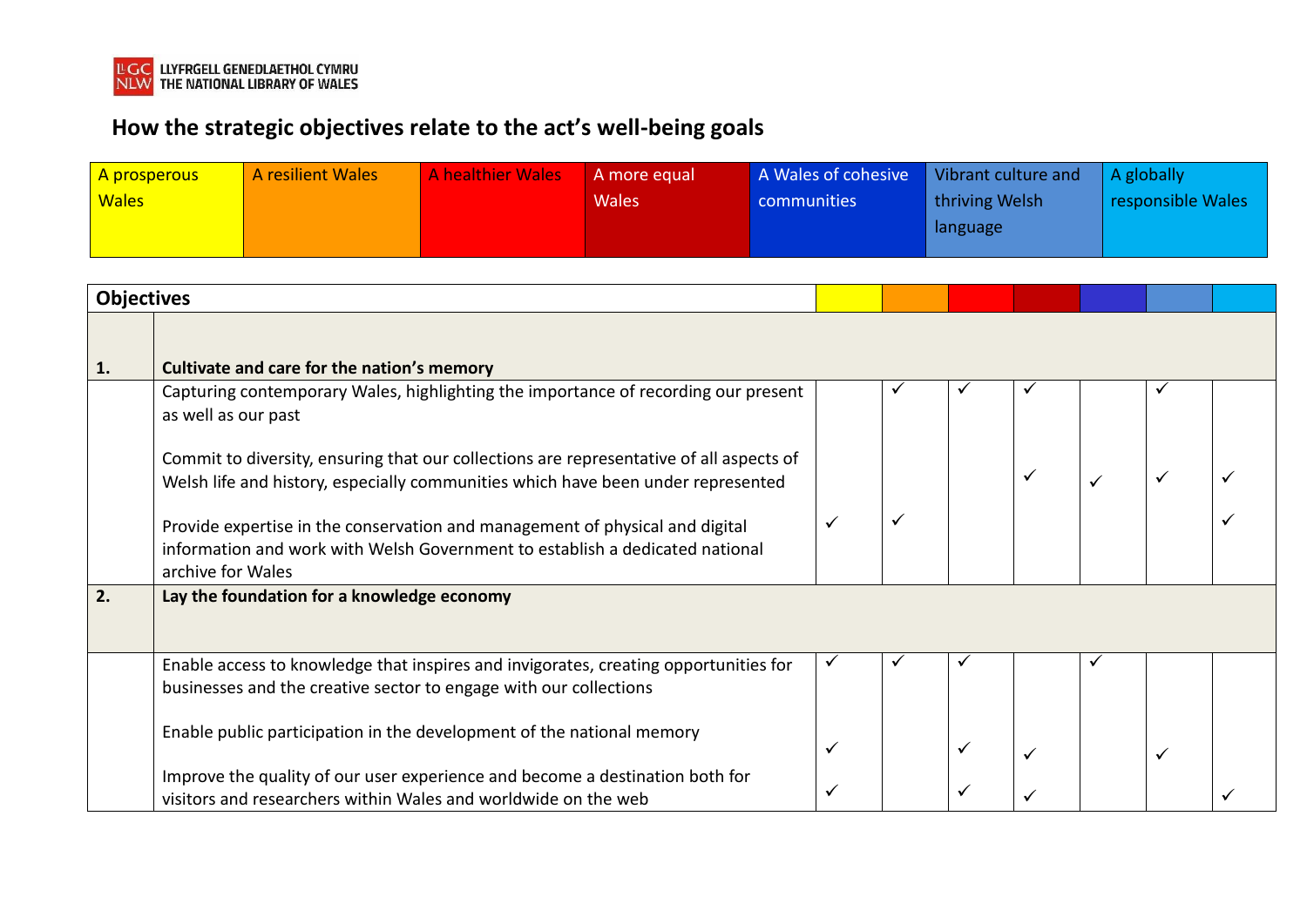

| 3. | Be at the heart of national life                                                                                                                        |              |  |  |  |   |              |  |  |  |  |
|----|---------------------------------------------------------------------------------------------------------------------------------------------------------|--------------|--|--|--|---|--------------|--|--|--|--|
|    | Connect and collaborate with communities throughout Wales and across the world                                                                          |              |  |  |  |   |              |  |  |  |  |
|    | Share our collections widely and provide a space to interpret and discuss aspects of<br>Wales' past, present and future                                 |              |  |  |  |   |              |  |  |  |  |
|    | Promote Welsh culture and heritage globally and foster international links between<br>Wales and the world                                               | $\checkmark$ |  |  |  |   | $\checkmark$ |  |  |  |  |
| 4. | <b>Empower learning and research</b>                                                                                                                    |              |  |  |  |   |              |  |  |  |  |
|    | Support education in Wales, especially the curriculum and post-16 qualifications in<br>schools and colleges                                             | ✔            |  |  |  |   |              |  |  |  |  |
|    | Work with universities and academic research in Wales by collaborating in research<br>fields based on our collections or relevant to aspects of Wales   | $\checkmark$ |  |  |  | ✓ |              |  |  |  |  |
|    | Provide unrestricted pathways to our collections, enabling informal and lifelong<br>learning, creative practice and continuing professional development | $\checkmark$ |  |  |  | ✓ | $\checkmark$ |  |  |  |  |